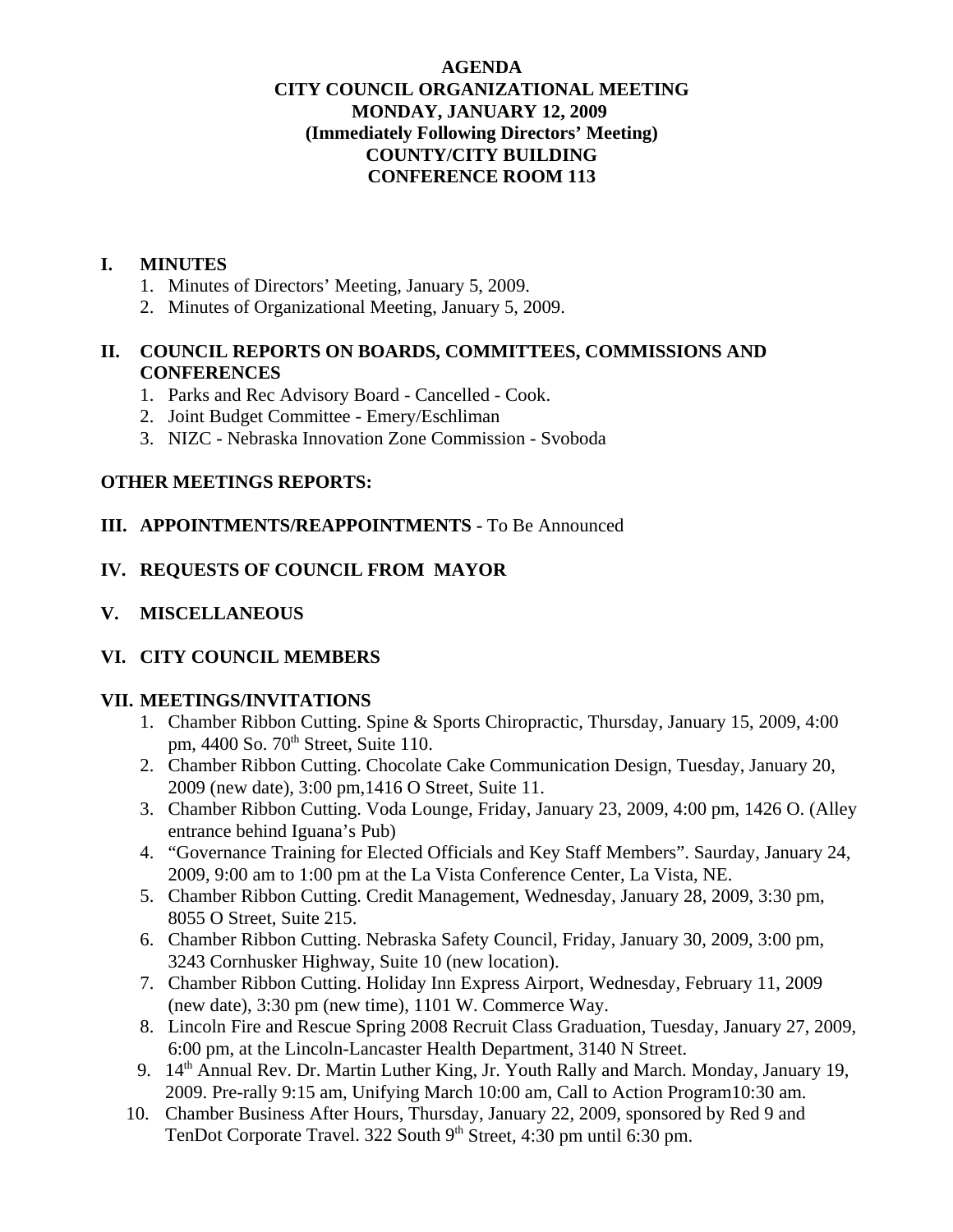11. Chamber "Strategic Planning Seminar", February 5, 2009, 8:30 - 11:30 am, at Lincoln Chamber of Commerce, 1135 M Street, in the Lincoln Room.

# **VIII. ADJOURNMENT**

W:\FILES\CITYCOUN\WP\CA011209.wpd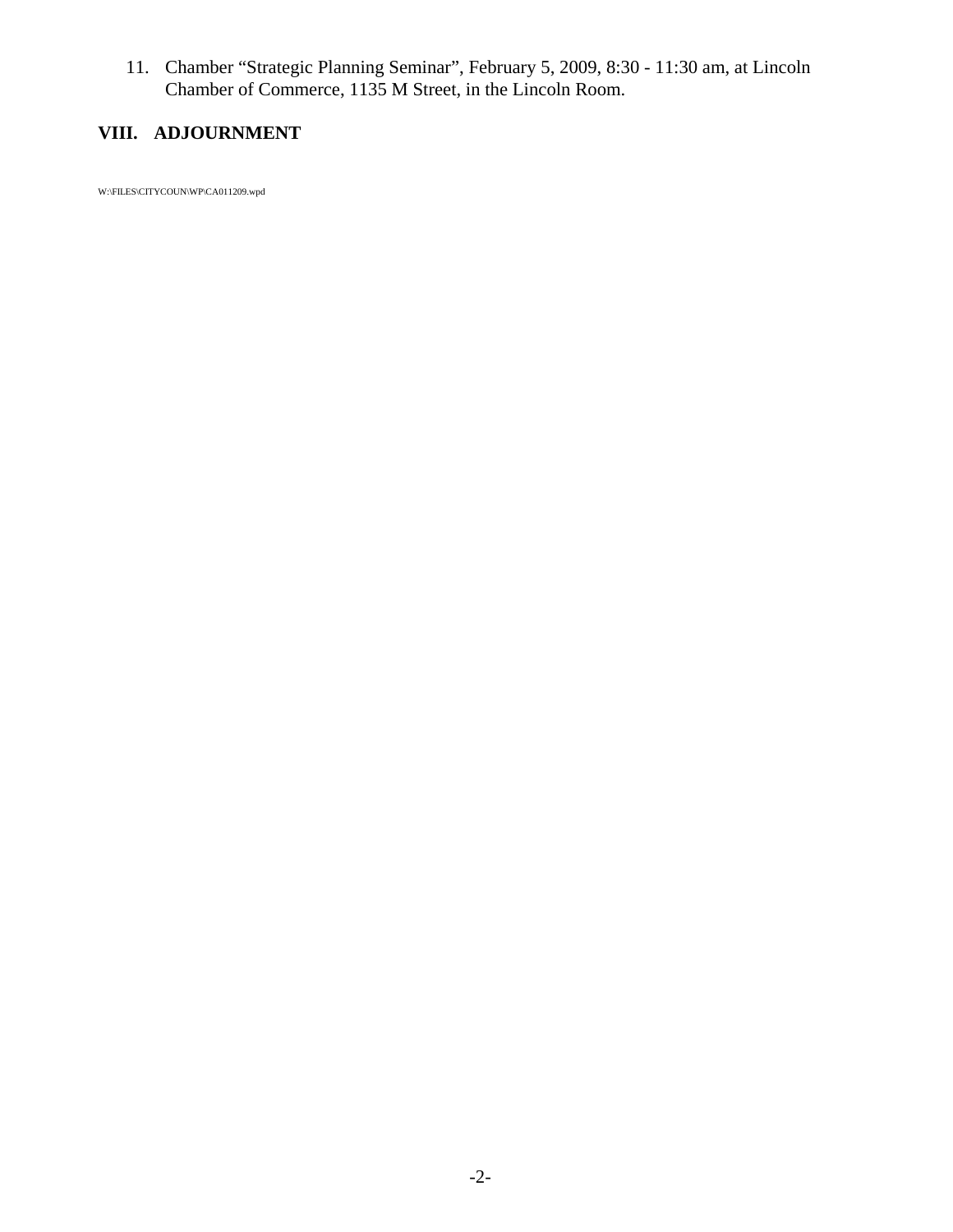#### **MINUTES CITY COUNCIL ORGANIZATIONAL MEETING MONDAY, JANUARY 12, 2009**

| <b>Council Members Present: Robin Eschliman, Chair</b> |                        |
|--------------------------------------------------------|------------------------|
|                                                        | Doug Emery, Vice Chair |
|                                                        | Dan Marvin             |
|                                                        | Ken Svoboda            |
|                                                        | John Spatz             |
|                                                        | Jonathan Cook          |
|                                                        | Jon Camp               |
|                                                        |                        |

| <b>Others Present:</b> | Rick Hoppe, Aide to the Mayor |
|------------------------|-------------------------------|
|                        | Trish Owen, Aide to the Mayor |

Chair Eschliman called the meeting to order at 11:50 a.m. Location of the Open Meetings Act announced.

#### **I. MINUTES**

- 1. Minutes of Directors' Meeting, January 5, 2009.
- 2. Minutes of Organizational Meeting, January 5, 2009.

The above minutes approved by acclamation.

#### **II. COUNCIL REPORTS ON BOARDS, COMMITTEES, COMMISSIONS AND CONFERENCES**

**1. Parks and Rec Advisory Board** - **Cancelled** - **Cook**

#### **2. Joint Budget Committee** - **Emery/Eschliman**

Emery stated they discussed Region V and also held JBC election. Eschliman added they received an update from Workforce Development regarding recent national unemployment trends, with statistics given on Nebraska unemployment.

#### **3. NIZC - Nebraska Innovation Zone Commission** - **Svoboda**

Svoboda attended his last official meeting, with Camp attending starting in February. Attended State Senators luncheon where announcement made of Olson & Associates as consultants for Phase 2. Immediately following attended the formal meeting.

# **OTHER MEETINGS REPORTS:**

# **III. APPOINTMENTS/REAPPOINTMENTS**

None.

# **IV. REQUESTS OF COUNCIL FROM MAYOR**

Hoppe discussed plan for meeting on February  $2<sup>nd</sup>$ , with listed departments giving objectives, and Ross attending along with Directors having agenda items. On February  $23<sup>rd</sup>$  have Directors discuss continuing, or not, with this schedule of budget outcomes.

On February  $26<sup>th</sup>$  will have a 3:00 p.m pre-council meeting on the outcomes indicators book. Cook disagreed with format and wonder if minutes will be handled by Council staff or the presenting